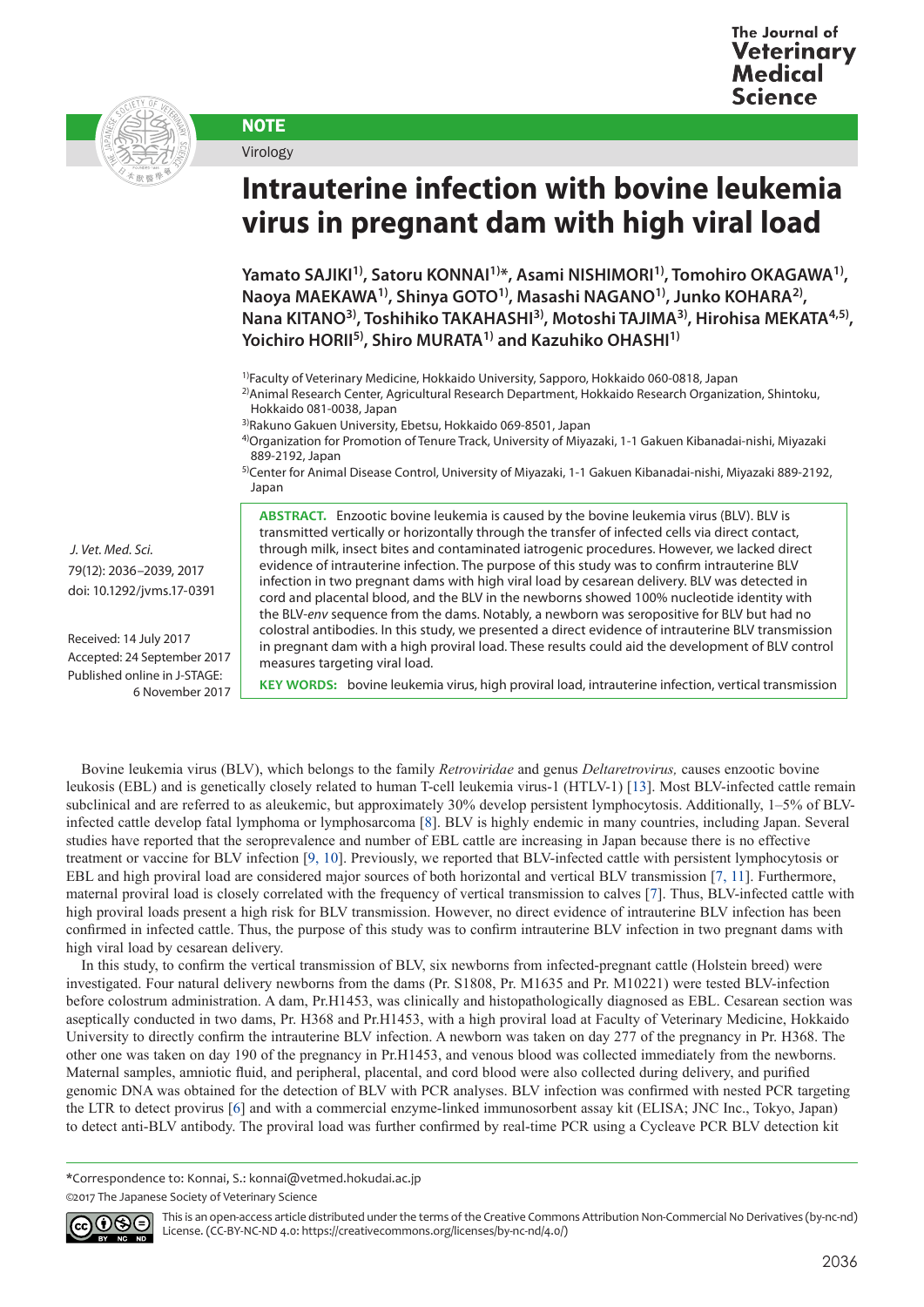| Dam ID                           | Pr. H368                                | Pr. H1453                                       | Pr. S1808        |                | Pr. M1635        | Pr. M10221       |
|----------------------------------|-----------------------------------------|-------------------------------------------------|------------------|----------------|------------------|------------------|
| Age (year)                       | 3                                       |                                                 | 4                |                | 3                | 3                |
| BLV diagnosis of dam             |                                         |                                                 |                  |                |                  |                  |
| <b>PCRs</b>                      | $^{+}$                                  | $^{+}$                                          | $^{+}$           |                | $^{+}$           | $^{+}$           |
| ELISA (S/P value)                | $+(1.492)$                              | $+(3.055)$                                      | $+(1.570)$       |                | $+ (1.264)$      | $+ (1.378)$      |
| Provirus load (copies/50 ng DNA) | 3,775                                   | 4,868                                           | 10,215           |                | 2.7              | 9.9              |
| Lymphoma                         |                                         | $^{+}$                                          |                  |                |                  |                  |
| No. of lymphocytes $( \mu )$     | 15,900                                  | 88,200                                          | 22,000           |                | 6,300            | 4,200            |
| Disease stage                    | PL                                      | EBL                                             | PL               |                | AL               | AL               |
| Obstetric delivery               | Cesarean section<br>$(\text{day } 277)$ | Cesarean section<br>$\frac{(\text{day }190)}{}$ | Natural delivery |                | Natural delivery | Natural delivery |
| No. of newborn                   |                                         |                                                 | 2 (Twins)        |                |                  |                  |
| Sex of newborn                   | Male                                    | Female                                          | Female           | Female         | Male             | Female           |
| Colostrum administration         | No                                      | N <sub>0</sub>                                  | No               | N <sub>0</sub> | N <sub>0</sub>   | N <sub>0</sub>   |
| BLV diagnosis of newborn         |                                         |                                                 |                  |                |                  |                  |
| Nested-PCR                       | $^{+}$                                  | $^{+}$                                          | $^{+}$           | $^{+}$         |                  |                  |
| ELISA (S/P value)                | $+(1.222)$                              | N.D                                             | $+(1.082)$       | $+(0.885)$     |                  |                  |
| Western blotting                 | $^+$                                    | N.D                                             | N.D              | N.D            | N.D              | N.D              |

**Table 1.** Detection of bovine leukemia virus and antibody in the infected dams and newborns

PCRs: nested PCR and real-time PCR, +: positive, -: negative, AL: aleukemia stage, PL: persistent lymphocytosis stage, EBL: enzootic bovine leukemia, N.D: not demonstrated.

(Takara Bio, Otsu, Japan) according to the manufacturer's instructions. For confirmation of viral transmission to the newborns, the genotypes of the detected BLV from the dam and newborn were further identified via nested PCR targeting *env* gene (444 bp) and sequencing as previously described [[2](#page-3-5)]. In addition to ELISA, western blotting using the recombinant BLV-env immunoglobulin (BLV-env-Ig) protein [\[6](#page-3-4)] was used to confirm the presence of anti-BLV antibody in serum. Four newborns from BLV-infected dams via natural delivery were also tested for BLV infection and presence of anti-BLV antibody. All animal experiments were performed in accordance with the Guidelines for Proper Conduct of Animal Experiments (Science Council of Japan) and all protocols were approved by the Institutional Animal Care and Use Committee of Hokkaido University, Japan (approval no. 11-0059 and 17-0024). Informed consent was obtained from clinical veterinarians and farmers before sample collection.

In a previous study, we reported that maternal proviral load increases the risk of vertical BLV transmission [\[7\]](#page-3-3). Indeed, BLV was detected in calves delivered via natural delivery from a dam (Pr. S1808) with a high proviral load, whereas it was not detected in calves from dams (Pr. M1635 and Pr. M10221) with a low proviral load (Table 1). The proviral load in peripheral blood derived from pregnant dam Pr. H368 was 2,685 copies/50 *n*g DNA at early pregnancy and 3,775 copies/50 *n*g DNA at cesarean section. The other pregnant dam with EBL, Pr. H1453, had 4,868 copies at cesarean section. These values confirmed the high risk of vertical BLV transmission (Fig. 1A, Table 1) [[7](#page-3-3)]. As expected, BLV was detected in the both of newborns delivered via cesarean section (Fig. 1B, Table 1), and the detected BLV-*env* gene sequences were completely identical between dams and newborns (data not shown). The BLV was also detected in placental and cord blood from the dam (Fig. 1B), and among the maternal samples, the proviral load in the placenta was highest (Fig. 1C). Notably, the anti-BLV antibody was detected in the newborn without colostral antibodies from the dam (Fig. 1D, Table 1). To confirm whether this result reflected a fetal immune response to the infection, we confirmed the presence of the antibody in newborns with vertical BLV infection or uninfected newborns from BLV-infected dams. The presence of anti-BLV antibody in natural delivery newborns from infected dams was tested with ELISA using sera without colostral antibodies. Consistent with intrauterine transmission, the antibody was detected in newborns with vertically transmitted BLV, whereas uninfected newborns from infected dams with low proviral loads were seronegative (Table 1).

To date, several studies have indicated that colostrum intake could be a risk for vertical BLV transmission [[5, 7](#page-3-6)]. In addition, suspected clinical cases of vertical BLV transmission via intrauterine infection have been reported [\[7](#page-3-3)]. However, no studies have reported direct evidence of intrauterine BLV infection in a BLV-infected dam. Thus, we confirmed intrauterine infection in a BLVinfected newborn delivered via cesarean delivery in a dam with a high viral load. This report is first to provide direct evidence of intrauterine infection in BLV-infected dam. There are two possible routes of BLV transmission via intrauterine infection: transmission of BLV-infected cells via cord blood and oral viral acquisition via the swallowing of amniotic fluid containing BLV-infected cells or cell-free virus particles. In this study, BLV provirus was detected in cord and placental blood but not in amniotic fluid. HTLV-1, which is genetically closely related to BLV, is mainly transmitted via cell–cell contact, including vertical transmission [[1](#page-3-7)]. Similar to the findings in the present study, a previous study indicated that HTLV-1 was detected in the epithelium of the placenta [\[4](#page-3-8)]. BLV has also been detected in endothelial cells [[12](#page-3-9)]. Thus, cord blood and placenta might be the routes of vertical BLV transmission.

In HTLV-1 infection, breast milk intake is considered the main route of vertical transmission in human. Although a few reports indicate that HTLV-1 is transmitted within the uterus [[3, 14, 16\]](#page-3-10), the risk of intrauterine infection is low in humans, unlike BLV transmission in cattle. This difference might be explained by the viral load during pregnancy. In HTLV-1 infection, high proviral load develops over a long period, and most pregnancies occur in young women who have low viral loads if even they are carriers.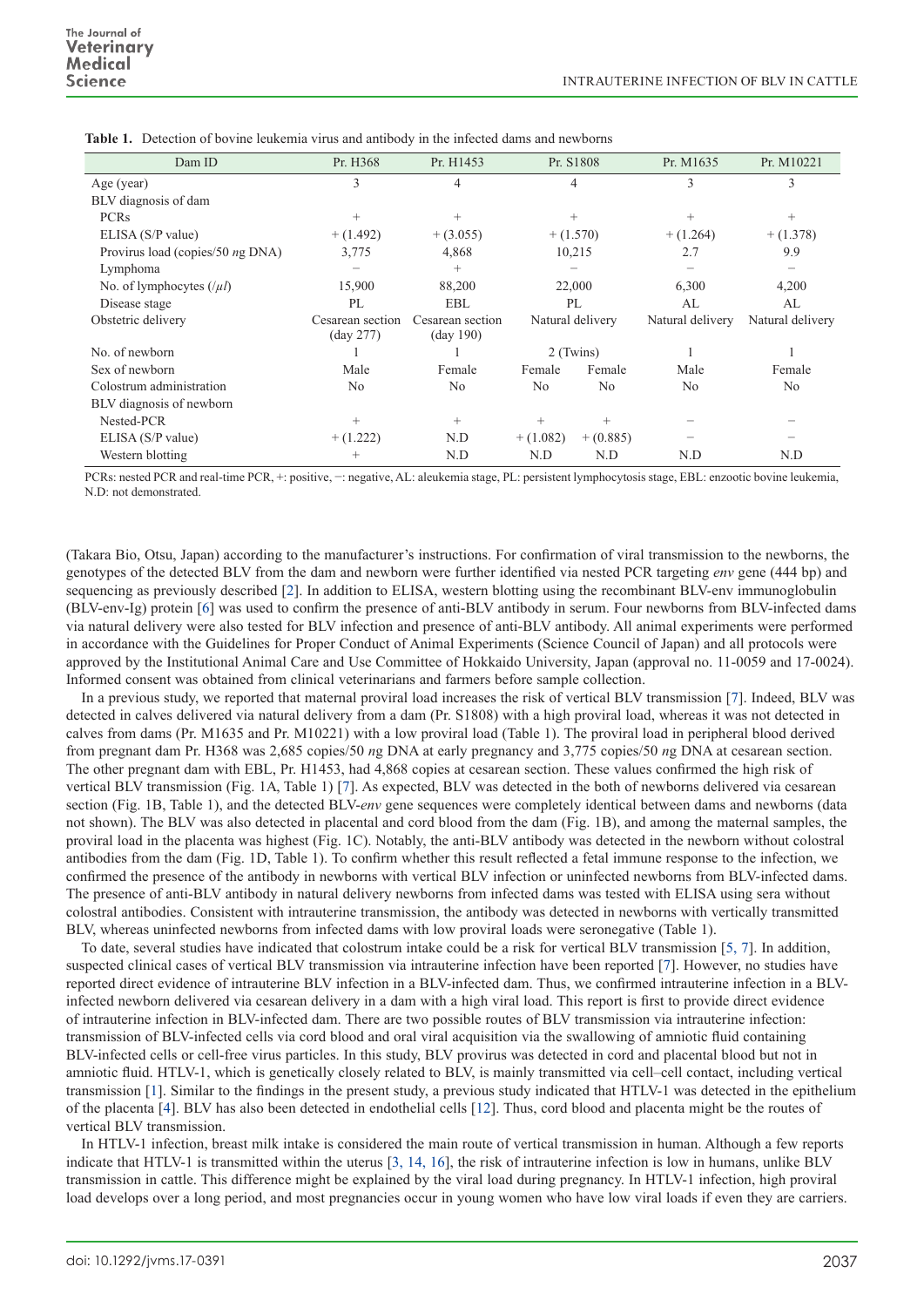

**Fig. 1.** Direct evidence of intrauterine bovine leukemia virus (BLV) infection in a pregnant dam with high proviral load. (a) Proviral load in BLV-infected pregnant dam Pr. H368 in early and late pregnancy. (b) Nested PCR detection of BLV in the newborn of Pr. H368. Lane 1: Pr. H368 dam (whole blood); lane 2: Pr. H368 dam (peripheral blood mononuclear cells [PBMCs]); lane 3: newborn (whole blood); lane 4: newborn (PBMC); lane 5: Pr. H368 dam cord blood (whole blood); lane 6: Pr. H368 dam cord blood (PBMCs); lane 7: Pr. H368 dam placental blood (PBMCs); lane 8: Pr. H368 dam amniotic fluid; P: positive control; N: negative control; M: 100-bp marker. (c) Proviral loads in maternal samples and newborn. (d) Detection of BLV antibody in Pr. H368 dam and newborn with western blotting using recombinant BLV-env protein.

On the contrary, the latency period between BLV infection and the development of high proviral load is shorter, although the lifespan of cattle differ.

Notably, the BLV antibody was detected in intrauterine-infected newborns, whereas uninfected newborns from infected dams were negative for BLV antibody. In cattle, maternal antibodies do not transition from dam to offspring through the placenta [\[15\]](#page-3-11). Instead, the bovine fetus generally obtains immunocompetence at approximately 3–4 months' gestation [\[15\]](#page-3-11). Thus, intrauterine infection might be acquired from mid-pregnancy onward. However, pregnant dam Pr. H368 already had a high proviral load in early pregnancy. It remains unknown why the newborn did not show immunological tolerance similar to calves infected with bovine viral diarrhea virus in early pregnancy. Further studies are needed to elucidate the mechanism of BLV transmission.

In conclusion, the results of this study present the first direct evidence of intrauterine BLV infection. In Japan, many BLV-